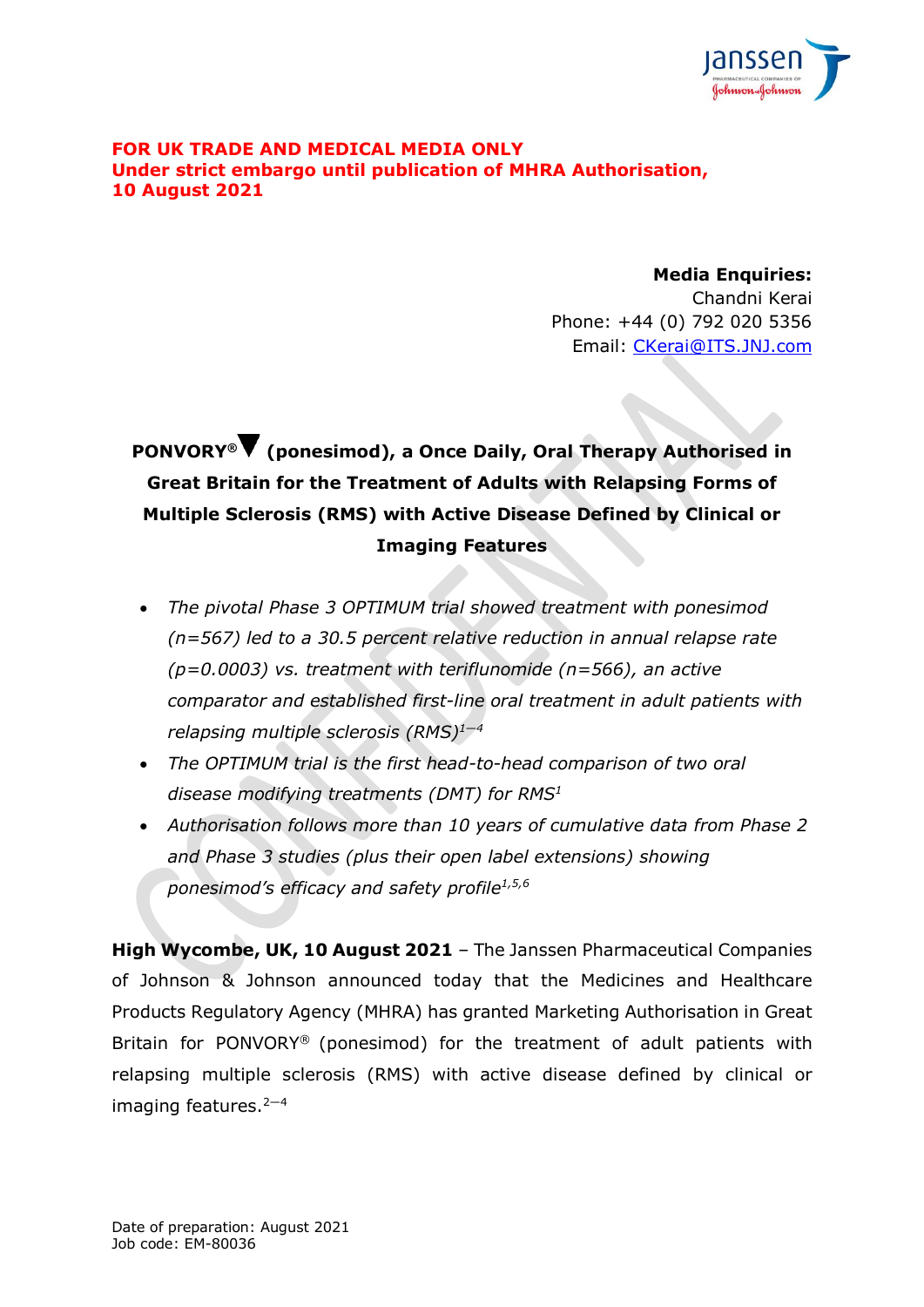

*"We are delighted to receive MHRA authorisation for ponesimod, Janssen's first treatment for relapsing multiple sclerosis,"* said Tito Roccia, Therapeutic Area Medical Affairs Director, Neuroscience and Immunology, Janssen-Cilag Ltd. *"We are committed to helping people living with MS and this milestone is a positive step forward in providing a new therapeutic solution which can help to address some of the life-long and life-limiting symptoms of MS."*

*"Unfortunately, there is no cure for multiple sclerosis and a high unmet medical need remains,"* said Gavin Giovannoni, Professor of Neurology, Blizzard Institute, Barts and The London School of Medicine and Dentistry*.*\* *"Most people are diagnosed with multiple sclerosis in their younger years, between the ages of twenty to forty. As such, people living with multiple sclerosis are often looking for treatment solutions which help to minimise the burden and impact the condition has on their daily lives. Disease modifying treatments for relapsing multiple sclerosis are designed to reduce the number and severity of relapses, as well as slow disease and disability progression. Having a new oral therapy will provide patients with greater choice."*

The MHRA authorisation of ponesimod is based on data from the Phase 3 OPTIMUM trial, a multicentre, randomised, double-blind, parallel-group, active-controlled superiority study of 1,133 adult patients (aged 18-55 years) with RMS in 28 countries. The trial was designed to evaluate the efficacy and safety of once-daily oral ponesimod (20 mg) vs. once-daily teriflunomide (14 mg), an approved and established first-line oral treatment, in adult patients with RMS.<sup>[1](#page-0-0)</sup>

The Phase 3 study showed the mean annualised relapse rate (ARR) (defined as confirmed relapses per year up to end of study) for ponesimod 20 mg (n=567) and teriflunomide (n=566) were 0.202 and 0.290, respectively. The study showed superior efficacy of ponesimod (n=567) on the primary endpoint, ARR, with a relative rate reduction of 30.5 percent (p*=*0.0003) compared with teriflunomide (n=566). Ponesimod (n=539) showed statistically significant superiority on one of the secondary endpoints, combined unique active lesions (CUALs), with relative reduction of new or enlarging inflammatory lesions on brain MRI by 56 percent (p<0.0001) at week 108, in comparison to teriflunomide (n=536). Another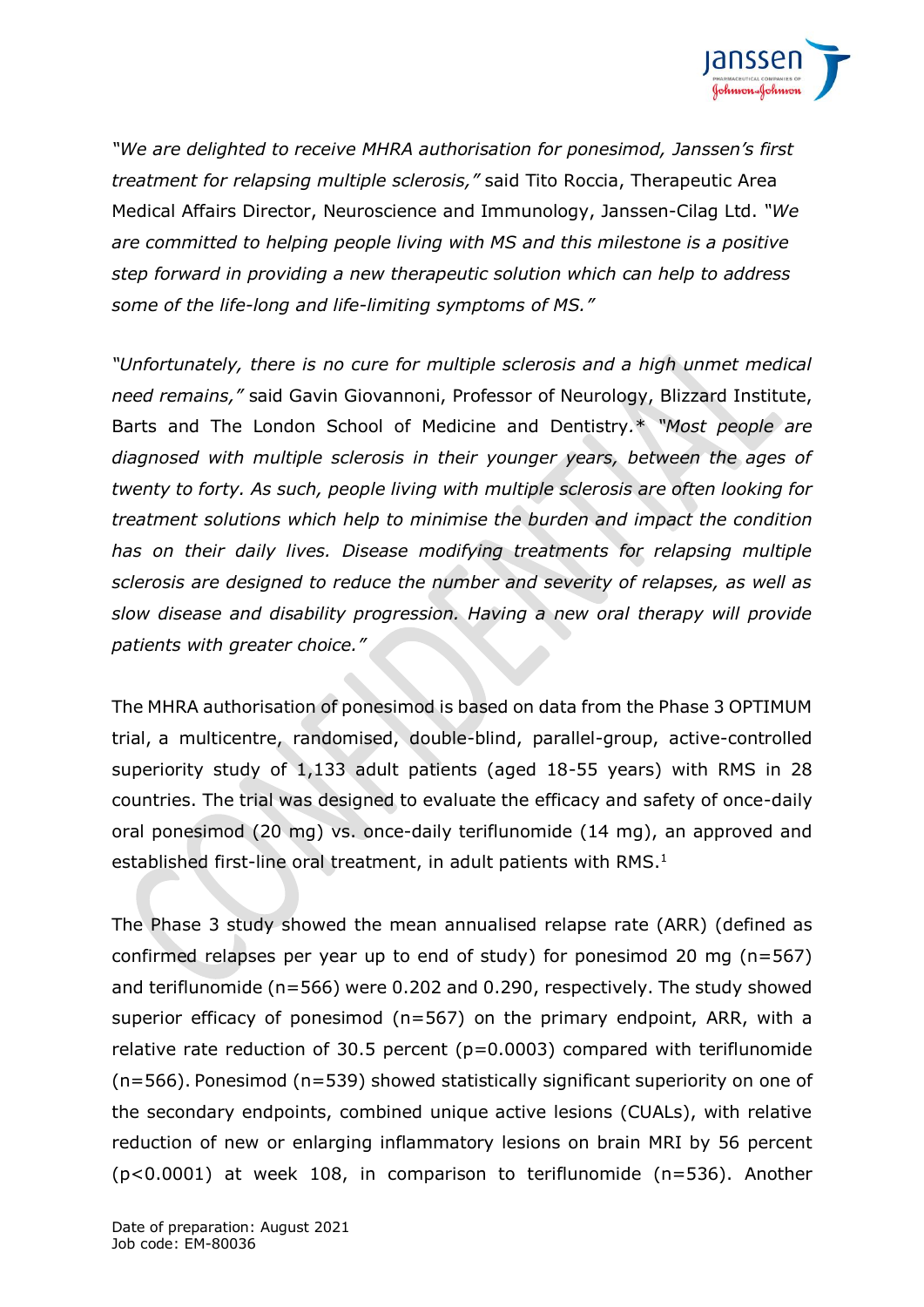

secondary endpoint was time to 12-week and 24-week confirmed disability accumulation (CDA). The risk of 12-week and 24-week CDA was not different in the two groups of ponesimod ( $n=567$ ) and teriflunomide ( $n=566$ ) (10.8 percent and 13.2 percent; 8.7 percent and 10.5 percent, respectively). The relative rate reduction of 12-week CDA was 17 percent  $(p=0.2939)$  in comparison to teriflunomide (n=566), and the relative rate reduction of 24-week CDA between ponesimod (n=567) and teriflunomide (n=566) was [1](#page-0-0)6 percent (p=0.3720).<sup>1-[4](#page-0-2)</sup>

*"The unpredictable and fluctuating nature of multiple sclerosis makes it a challenge to manage day-to-day. Disease modifying treatment options that can reduce the rate of relapse, mean that people living with the condition can minimise some of the life-limiting symptoms of multiple sclerosis,"* said Dr Ruth Dobson, Clinical Senior Lecturer and Consultant Neurologist at Barts Health.\* *"This authorisation marks a significant step forward for people living with relapsing multiple sclerosis, providing them an additional treatment option to manage their condition."*

Within the OPTIMUM study, overall, the number of treatment-emergent adverse events reported was similar between the ponesimod and teriflunomide treated groups, and the majority were mild/moderate and did not result in treatment discontinuation.<sup>[1](#page-0-0)</sup> The most commonly reported adverse events in either the ponesimod 20 mg group versus the teriflunomide 14 mg group were Alanine Aminotransferase (ALT) enzyme elevations (19.5 vs. 9.4 percent), nasopharyngitis (19.3 vs. 16.8 percent), headache (11.5 vs. 12.7 percent), upper respiratory tract infection (10.6 vs. 10.4 percent) and alopecia (3.2 vs. 12.7 percent)[.](#page-0-0)<sup>1-[4](#page-0-2)</sup> The current/currently known safety profile of ponesimod is consistent with the known safety profile of other S1P receptor modulators, although no other head-to-head comparisons have been conducted to date. [1](#page-0-0) The ponesimod clinical development programme showed patients could take ponesimod with or without food. +2-4,7 The programme also showed rapid elimination and reversibility of lymphocyte levels within 7-15 days after discontinuation.<sup>2-4</sup>

#### **#ENDS#**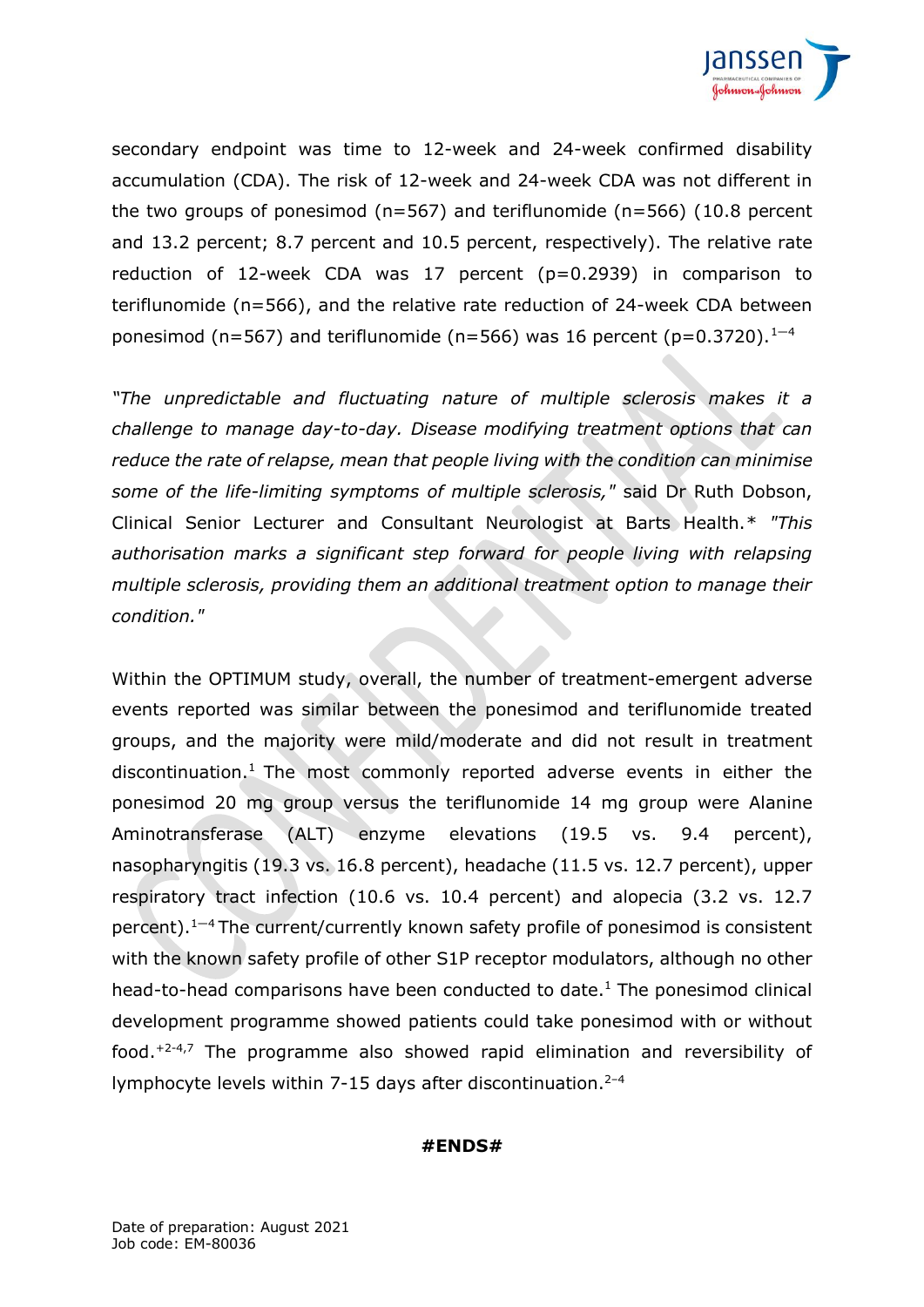

\*Professor Gavin Giovannoni and Dr Ruth Dobson have received consultancy honoraria from Janssen. They have not been compensated for any media work.

<sup>+</sup>Ponesimod contains lactose. Patients with rare hereditary problems of galactose intolerance, total lactase deficiency or glucose-galactose malabsorption should not take this medicinal product.<sup>2-4</sup>

# **About Multiple Sclerosis**

MS is a chronic autoimmune inflammatory disease of the central nervous system (CNS) in which immune cells attack myelin (the protective casing that insulates nerve cells), damaging or destroying it and causing inflammation. <sup>8</sup> This affects how the CNS processes information and communicates with the rest of the body, causing the neurologic signs and symptoms of MS. <sup>9</sup> Symptoms vary by person, but common symptoms include fatigue, balance and walking problems, numbness or tingling, dizziness and vertigo, vision problems, bladder and bowel problems and weakness. 9—11

# **About PONVORY® (ponesimod)**

Ponesimod is an oral, highly selective S1P1 modulator that functionally inhibits S1P1 receptor activity and, in doing so, it is believed to reduce the number of circulating lymphocytes.<sup>12</sup> In patients with multiple sclerosis (MS), inflammatory immune cells, including lymphocytes, can cross the blood brain barrier into the brain and damage myelin, the protective sheath that insulates nerve cells. Damage to myelin slows or halts nerve conduction, producing the neurologic signs and symptoms of MS.<sup>13</sup>

One of the Janssen Pharmaceutical Companies of Johnson & Johnson, Actelion Pharmaceuticals Ltd, is party to a revenue sharing agreement with Idorsia Pharmaceuticals Ltd, which provides for certain payments to Idorsia related to the sales of ponesimod.

Adverse events should be reported. This medicinal product is subject to additional monitoring and it is therefore important to report any suspected adverse events related to this medicinal product. Reporting forms and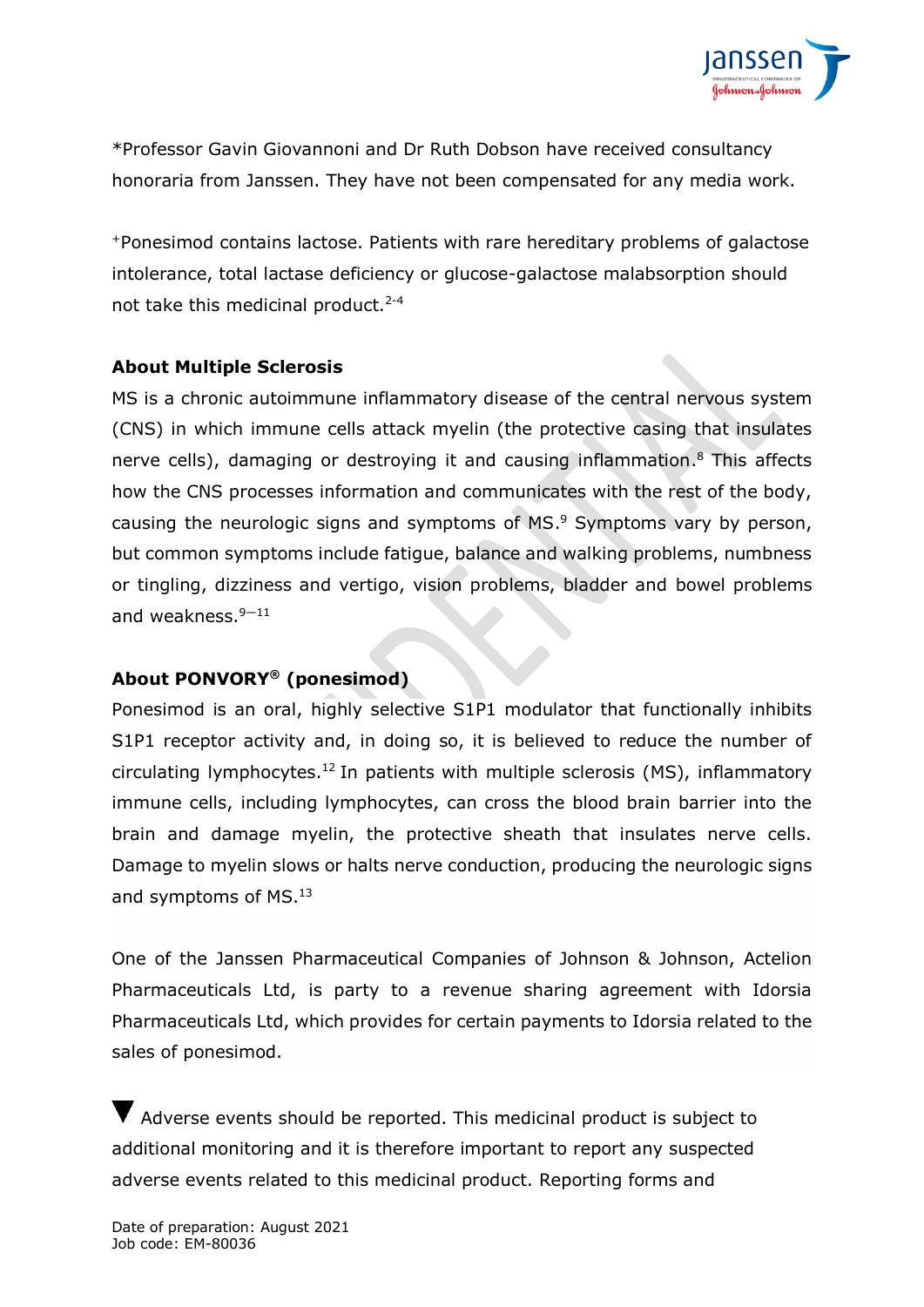

information can be found at [www.mhra.gov.uk/yellowcard](http://www.mhra.gov.uk/yellowcard) or search for MHRA Yellow Card in the Google Play or Apple App Store. Adverse events should also be reported to Janssen-Cilag Ltd on 01494 567447.

# **About the Janssen Pharmaceutical Companies of Johnson & Johnson**

At Janssen, we're creating a future where disease is a thing of the past. We're the Pharmaceutical Companies of Johnson & Johnson, working tirelessly to make that future a reality for patients everywhere by fighting sickness with science, improving access with ingenuity, and healing hopelessness with heart. We focus on areas of medicine where we can make the biggest difference: Cardiovascular & Metabolism, Immunology, Infectious Diseases & Vaccines, Neuroscience, Oncology, and Pulmonary Hypertension.

Janssen-Cilag Limited is a Janssen Pharmaceutical Company of Johnson & Johnson. Learn more at www.janssen.com/uk. Follow us at [www.twitter.com/JanssenUK.](http://www.twitter.com/JanssenUK)

# **Cautions Concerning Forward-Looking Statements**

*This press release contains "forward-looking statements" as defined in the Private Securities Litigation Reform Act of 1995 regarding PONVORY® (ponesimod). The reader is cautioned not to rely on these forward-looking statements. These statements are based on current expectations of future events. If underlying assumptions prove inaccurate or known or unknown risks or uncertainties materialise, actual results could vary materially from the expectations and projections of Janssen Pharmaceutica NV and/or any of the other Janssen Pharmaceutical Companies and/or Johnson & Johnson. Risks and uncertainties include, but are not limited to: challenges and uncertainties inherent in product research and development, including the uncertainty of clinical success and of obtaining regulatory approvals; uncertainty of commercial success; manufacturing difficulties and delays; competition, including technological advances, new products and patents attained by competitors; challenges to patents; product efficacy or safety concerns resulting in product recalls or regulatory action; changes in behaviour and spending patterns of purchasers of health care products and services; changes to applicable laws and*